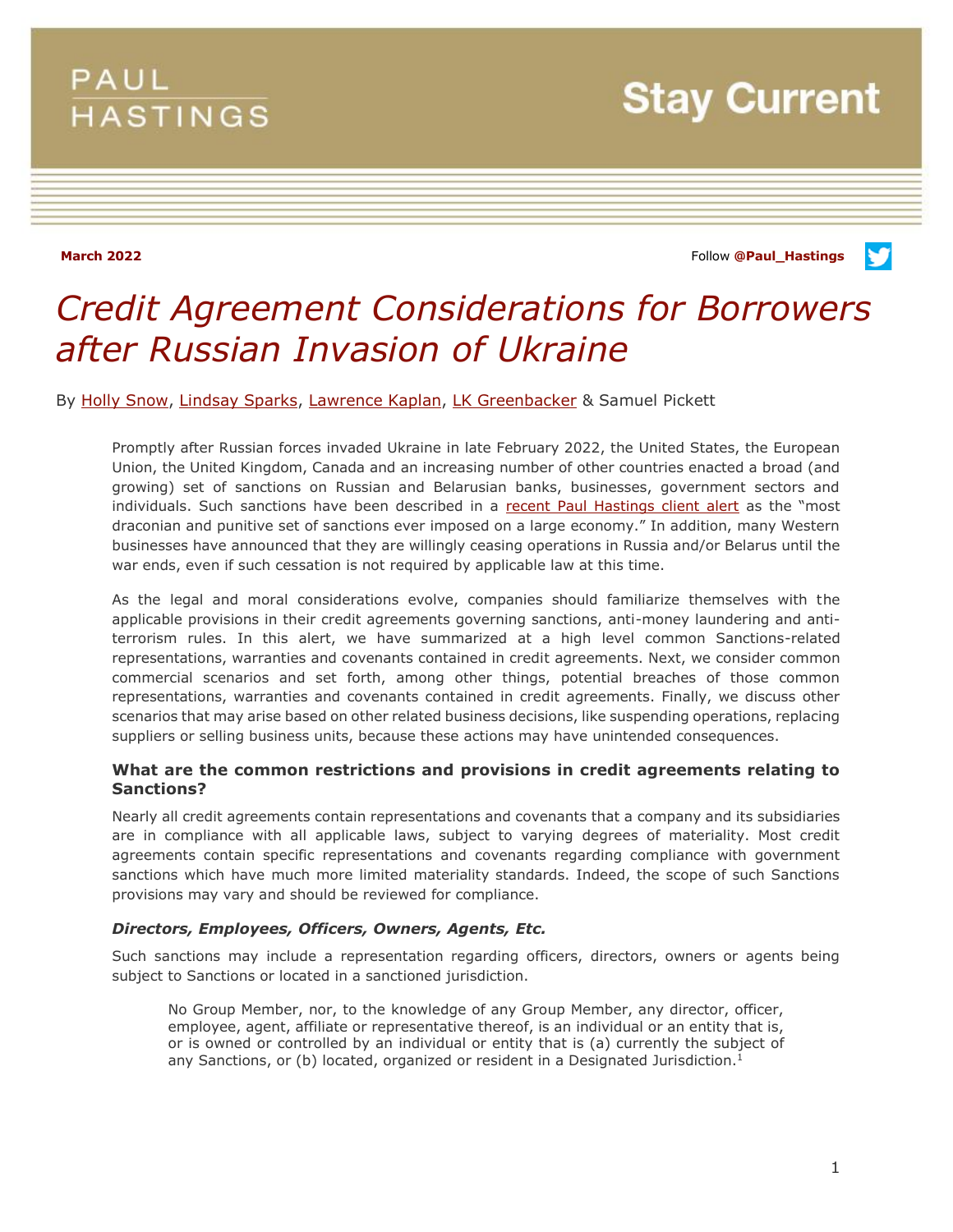In order to maintain the accuracy of this representation, companies should consider, among other things, where their agents and representatives are domiciled and whether any of them are included on a sanctions list. Indeed, such representation may not be broad enough to apply to a company's customers but it is broad enough to apply to a company's traveling sales agent, as discussed further below. If a company is aware that it has employees, contractors, agents or other representatives located or resident in a sanctioned territory, as discussed below, it is critical that the company seek advice of outside counsel before further transacting in such regions.

### *Locations of Collateral*

Credit agreements (especially asset based credit agreements) may restrict any collateral from even being located in a sanctioned jurisdiction.

No Collateral is Embargoed Property. "Embargoed Property" means any property (a) in which a Sanctioned Person holds an interest; (b) beneficially owned, directly or indirectly, by a Sanctioned Person; (c) that is due to or from a Sanctioned Person; (d) that is located in a Sanctioned Jurisdiction;<sup>2</sup> or (e) that would otherwise cause any actual or possible violation by the Bank of any applicable Anti-Terrorism Law if the Bank were to obtain an encumbrance on, lien on, pledge of or security interest in such property or provide services in consideration of such property.

Maintaining the location of all company collateral at all times is a daunting task, given, among other things, global shipping of goods and the mobility of employees. Companies may wish to consider the likelihood of immaterial foot faults (i.e., an employee brings a company laptop or mobile phone to visit family during the holidays) as well as more significant defaults (i.e., locations of warehouse or barges and ports), as further discussed below. As noted above, if a company is aware that it has assets located in a sanctioned territory, as discussed below, it is critical that the company seek advice of outside counsel before further transacting in such regions.

# *Use of Proceeds*

Nearly all credit agreements will bar, without any materiality standard, the use of loan proceeds or other extension of credit in violation of Sanctions provisions, whether direct or indirect, or knowingly or unknowingly, because the lenders themselves become strictly liable for any violations of the laws in which their loan proceeds are used.

Use the proceeds of any Loan or extension of credit hereunder, whether directly or indirectly, and whether immediately, incidentally or ultimately, to fund any activities of or business with any individual or entity, or in any Designated Jurisdiction, that, at the time of such funding, is the subject of Sanctions, or in any other manner that will result in a violation by any individual or entity (including any individual or entity participating in the transaction, whether as Lender, Arranger, Administrative Agent, Issuing Lender, Swingline Lender, or otherwise) of Sanctions (or lend, contribute or otherwise make available such proceeds to any Subsidiary, joint venture partner or other individual or entity in violation of the foregoing).

Given that financing sources face strict liability for violations of Sanctions utilizing the proceeds of their capital, financing sources will have very little or no flexibility to accommodate any such breaches. As discussed below, this poses operational complexity for companies to consider that may operate in or conduct business in Russia or Belarus or with Russian or Belarusian individuals, banks and other businesses.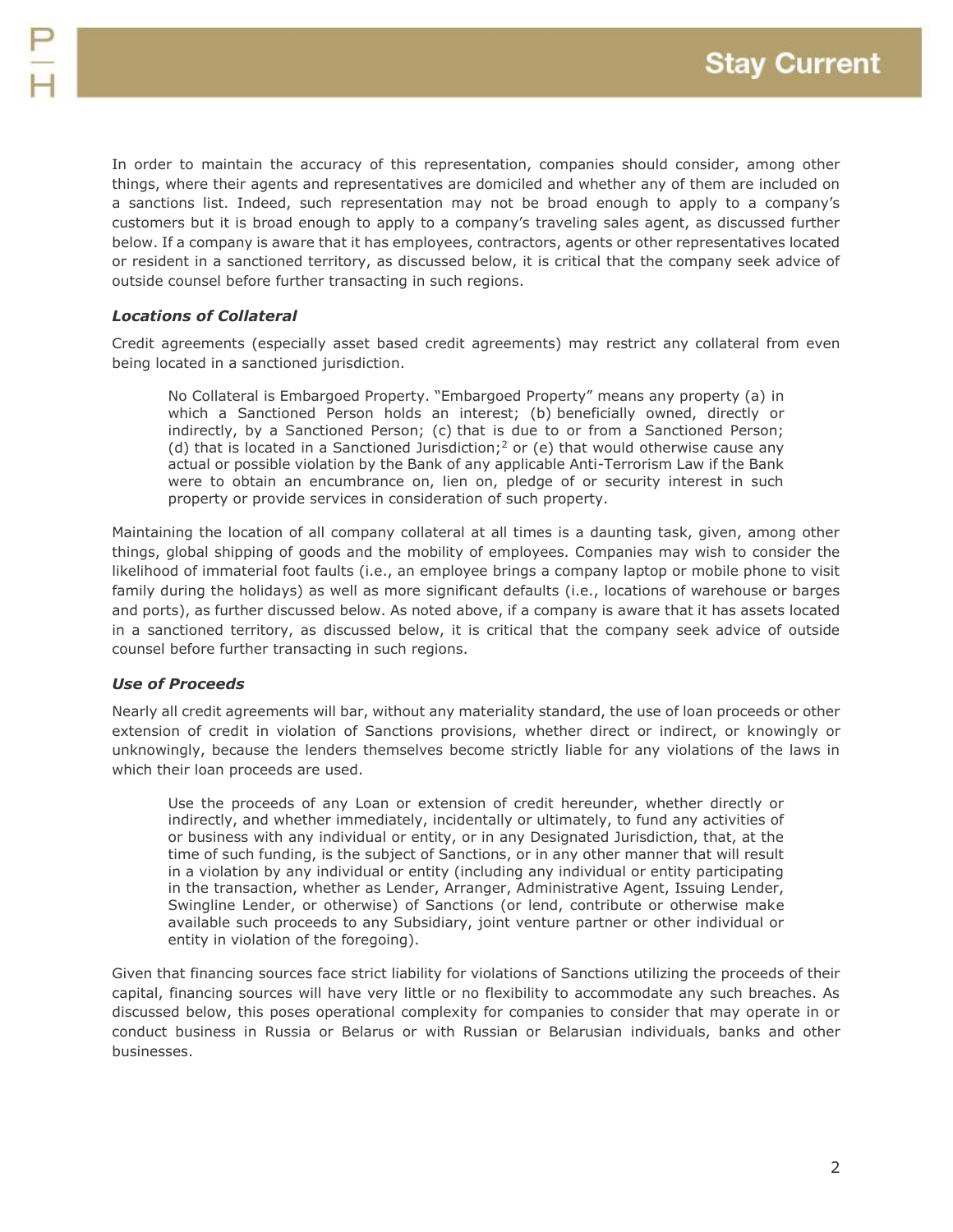### *Compliance Programs*

More recent credit agreements may contain a covenant or representation regarding the existence and enforcement of a Sanctions compliance program.

The Borrowers will maintain in effect and enforce policies and procedures designed to promote and achieve compliance by Holdings, its Subsidiaries and their respective directors, officers, employees and agents, in all material respects, with Anti-Corruption Laws and applicable Sanctions.

While such covenants or representations should not require strict compliance with the compliance program itself, the covenant or representation likely requires companies to review and update their programs from time to time in order to comply. Given the number of recently enacted sanctions, companies would be well suited to review their compliance programs with outside counsel to ensure they are up to date.

#### **How may the Sanctions that have been enacted affect a company's business?**

While the Russian sanctions package developed in February/March of 2022 has some of the most farreaching measures ever enacted, it does not prohibit all U.S. transactions with Russia and Belarus. Broadly, as of the time of posting this article on March 10, 2022, the U.S. government has designated as sanctioned several Russian and Belarusian elites and a number of key Russian financial institutions. In addition, the U.S. has imposed debt and equity prohibitions concerning certain Russian entities, expanded restrictions on dealings in Russia's sovereign debt, imposed restrictive measures on the Russian Central Bank and committed to removing select Russian banks from the SWIFT international messaging system. Finally, the U.S. has placed prohibitions on U.S. correspondent and payable-through access for Sberbank and its subsidiaries, and enacted significantly more restrictive trade control measures. The result is that U.S. company dealings with Russia have become considerably more complex, requiring careful consideration and analysis of current operations.<sup>3</sup>

While the impact of sanctions laws and trade controls on each business is necessarily fact-dependent, Paul Hastings thought it would be useful to examine at a high level how the new U.S. sanctions<sup>4</sup> on Russia could affect some common commercial scenarios, especially in the context of credit agreement compliance. Below, we have presented hypothetical situations based on some common fact patterns<sup>5</sup> and worked to classify them as either (1) prohibited under sanctions laws, (2) permitted under sanctions laws, but in potential breach of a credit agreement, or (3) neither prohibited nor a breach, but presenting practical difficulties that could make a company's business unduly difficult to operate.

#### *Operating Locations*

**Example**: Company R, a United States company, owns and operates a retail store<sup>6</sup> in Russia.

Sanctions Laws: Generally, U.S. sanctions would not prohibit a U.S. company from owning and operating a retail store in Russia, provided that the Russian operations did not involve transacting with sanctioned persons or engaging in certain transactions with certain Russian energy and defense companies and financial institutions in violation of "sectoral" sanctions regimes.

Credit Agreement: While operating a retail store in Russia does not violate current U.S. sanctions laws, it exposes Company R to potential breaches of its credit agreement. If during the course of its business, Company R unknowingly transacts with someone on the List of Specially Designated Nationals and Blocked Persons ("SDN List"),<sup>7</sup> the transaction could be a violation of sanctions laws and could be a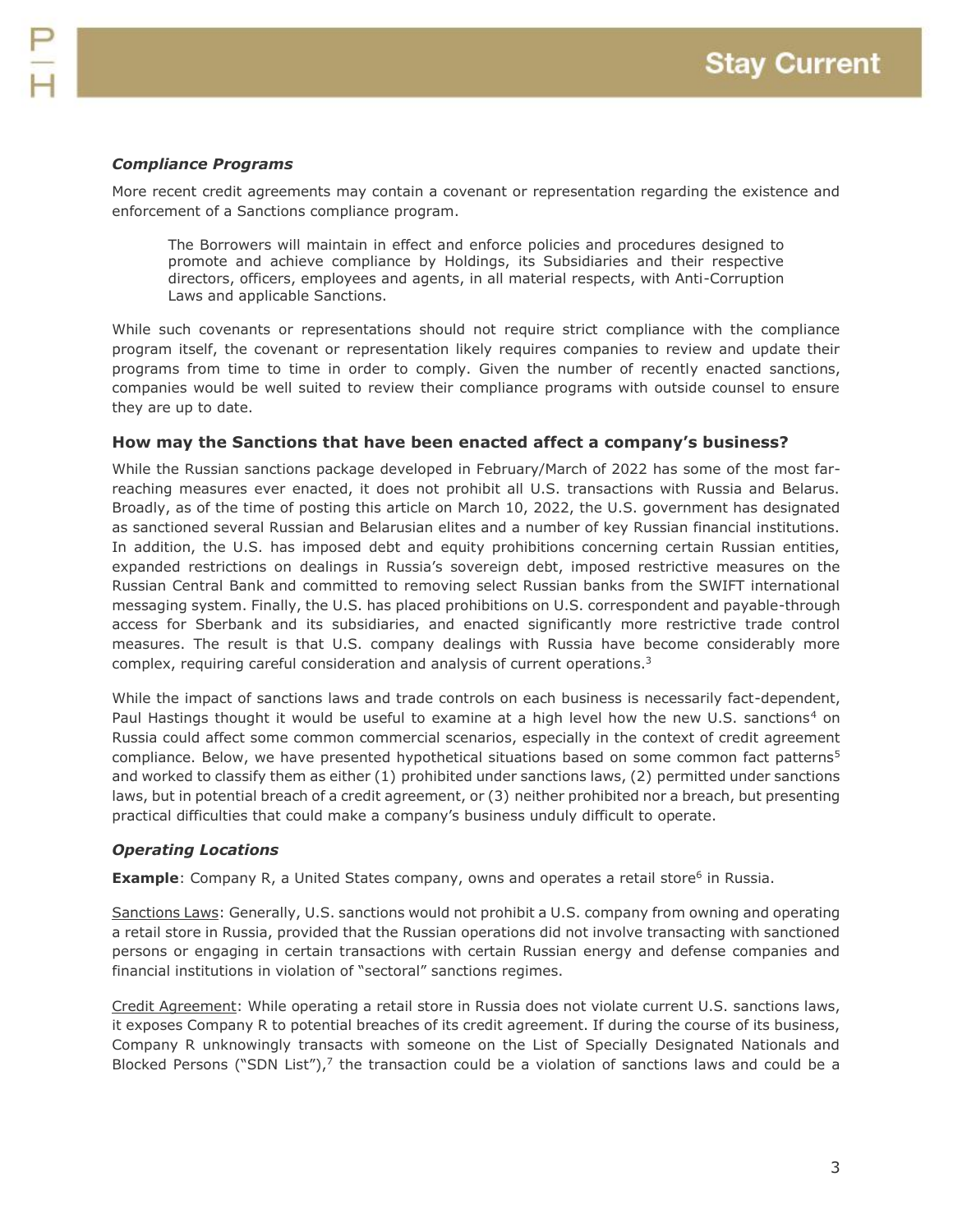breach of, among other things, representations regarding "Use of Proceeds" in a credit agreement. Company R would presumably be using the proceeds of the loan to fund its retail store, and by doing business with a sanctioned individual would be using the loan to fund a transaction in violation of U.S. sanctions laws. Additionally, if Company R's credit agreement restricts the location of collateral in a sanctioned jurisdiction, the location of the retail store and the inventory located therein could be a violation of such covenant.

Practical Considerations: Even if not illegal or a breach, new sanctions on Russia will cause considerable operational difficulties. Practical considerations include, among others, paying employees, processing payments from Russian customers, screening customers, exporting supplies to a location in Russia, and reputational damage. The U.S. has sanctioned a number of prominent Russian banks, and plans to disconnect others from the international SWIFT messaging system, which could make it difficult for Company R to pay its employees or receive payment from Russian customers if such transactions require interacting with accounts at sanctioned/disconnected banks. In addition, if a Russian customer needs financing to purchase goods from Company R, the customer could not do so through a sanctioned bank. Furthermore, a number of credit card companies have pulled out of Russia, $8$  meaning that it could be more difficult, if not impossible, for retail stores to screen customers and see if they are on the SDN list (as customers may be forced to pay with cash). This opens the company up to unknowingly transacting with an SDN.

What's more, increased restrictions on the export of sensitive technology to Russia, detailed further below, could make it more difficult, if not impossible, for a U.S. company to export the necessary goods to its retail store in Russia.

Finally, a company risks reputational damages by continuing to operate in Russia. As a growing number of international companies cut ties, at least temporarily, with Russia, continuing to operate a location in Russia could be viewed as insensitive to the suffering of millions of Ukrainians.<sup>9</sup>

# *Engaging Sales Agents*

**Example**: Company U, a United States company, hires a sales agent in Russia. The sales agent is also a Russian national.

Sanctions Laws: Generally, U.S. sanctions would not prohibit a U.S. company from hiring a Russian national as a sales agent, provided that the agent was not on the SDN List or otherwise sanctioned and that the sales agent did not transact with any sanctioned person or entity.

Credit Agreement: While companies may not breach their credit agreements by having a sales agent in Russia, they make themselves more vulnerable to such violations. If Company U did happen to hire an SDN, it could be in violation of the "Locations of Collateral", "Use of Proceeds," "Compliance Programs," and "Directors, Employees, Officers, Agents, Etc." representations and covenants of a credit agreement. If Company U received a loan to help operate its business and used such funds to hire a sales agent, and that person was an SDN, Company U could be funding the activities of a sanctioned person. What's more, hiring an SDN would show a clear breakdown in Company U's compliance program, demonstrating that the borrowers were in fact not enforcing policies and procedures promoting compliance with applicable sanctions laws.

Practical Considerations: Practical considerations would largely mirror those above. Company U might currently use a sanctioned institution to process its payroll, and the traveling sales agent might only have a bank account with a sanctioned bank, begging the question of how Company U would pay the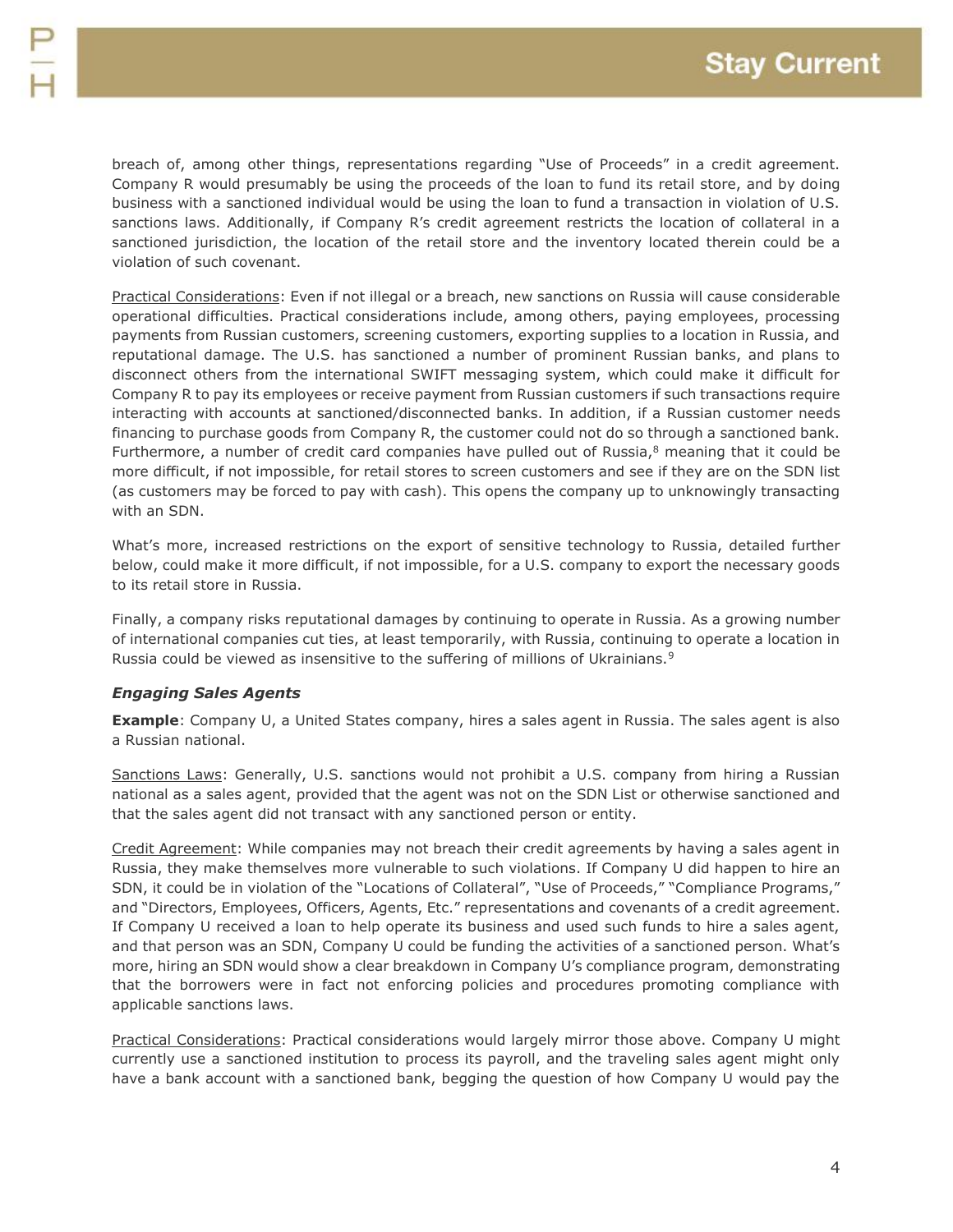agent. In addition, hiring a sales agent in Russia increases the likelihood that Company U will transact with an SDN or otherwise sanctioned person and creates what the company might find to be an unjustifiable risk of a sanctions violation.

# *Exports to Customers*

**Example**: Company S, a United States company located in Washington, D.C., exports widgets to Russia. Sanctions Laws: The U.S. Department of Commerce's Bureau of Industry and Security ("BIS")<sup>10</sup> has implemented trade control laws<sup>11</sup> severely restricting the export, re-export or transfer in country of U.S. origin technology that could assist Russian defense, aviation and maritime sectors. Consequently, if Company S's business involves sensitive technology, such as semiconductors or encryption software, it may not be able to export those materials to its Russian customers. What's more, BIS is implementing a series of "Foreign Direct Product Rules" that will allow the U.S. government to place limits on foreign produced items being sent to Russia that are either: (i) the direct product of U.S.-origin technology or software; or (ii) produced by certain plants or with major components of plants that are themselves direct products of U.S. origin software or technology. This rule provides the U.S. government with more control over foreign produced goods and could further restrict exports to Russia. BIS has also placed a de facto trade embargo on exports intended for Russian military end users or for Russian military end uses.

Even if Company S is allowed to export its widgets under applicable trade control laws, it would be prohibited from exporting or re-exporting goods to a person or entity who is on the SDN list or otherwise sanctioned.

Credit Agreement: If the export is permissible under U.S. export and sanctions laws, it generally should not be a breach of a credit agreement, so long as the export does not go to someone on the SDN list or who is otherwise sanctioned, and payment for the widgets is received in compliance with applicable sanction laws.

Practical Considerations: Practical considerations include, among others, how Company S will receive payment for its products, how Russian customers will finance such transactions, and whether Company S will have to breach its contracts with Russian customers. If Company S exports goods subject to the new export controls laws, it will likely be unable to comply with its obligations to its Russian customers, possibly making the company liable for breach of contract. In addition, reputational risks remain prominent as exporting goods to Russia, outside of humanitarian aid, could be viewed as supporting Russian military action.

# *Imports from Suppliers*

**Example**: Company I, a United States company located in Seattle, Washington, imports widgets from Russia.

Sanctions Laws: Except for the U.S. government's recent decision to ban Russian oil imports $^{12}$ , U.S. sanctions have generally not affected the import of goods from Russia, so long as the transaction is not with an SDN. Company I would need to ensure, however, that it was in compliance with all existing laws and regulations surrounding the import of goods to the United States. These regulations are typically enforced by the Department of Homeland Security and U.S. Customs and Border Protection ("CBP").

Credit Agreement: If the import is permissible under U.S. import laws, it should generally not be a breach of the credit agreement, provided that the supplier is not an SDN and the payment for such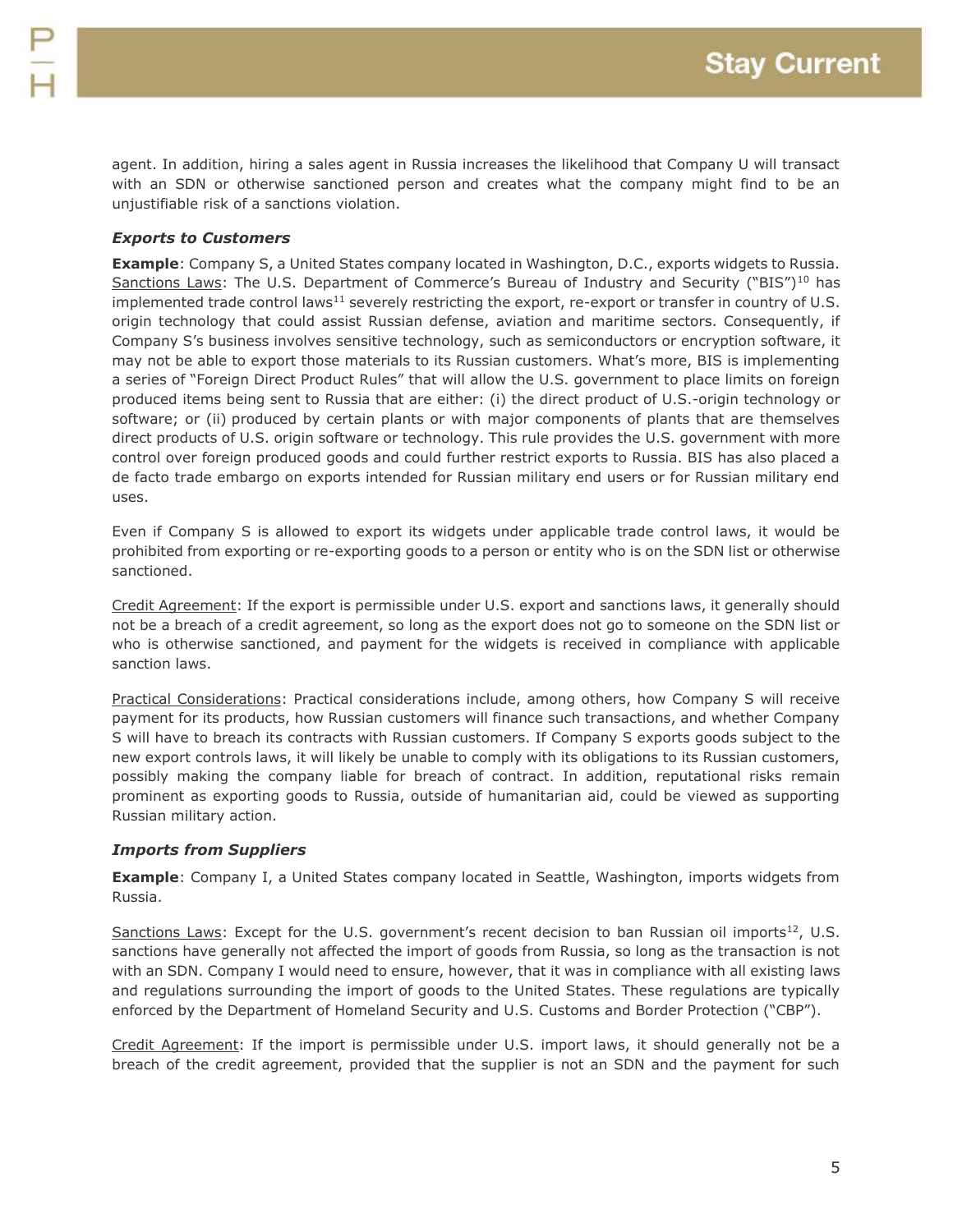widgets will be made in accordance with applicable sanctions laws. If importation involved an SDN, that could be a violation of the "Use of Proceeds" and "Compliance Programs" provisions of a credit agreement. If Company I received a loan to purchase inventory, for example, and they did so from an SDN, that would be using a loan/extension of credit to fund business with a sanctioned individual. Further, if Company I was transacting with a sanctioned supplier, that could be a result of a failure to effect and enforce proper compliance mechanisms.

Practical Considerations: Importing from a Russian supplier could make payment complicated. If they are involved in international business, they may have accounts with major Russian financial institutions, many of whom have been sanctioned. As a result, Company I would need to find another supplier or another method of payment without attempting to "evade or avoid" U.S. sanctions laws.

# *Banking/Treasury Management*

**Example**: Company F, a United States company, has a retail store in Russia. As a result, Company F has corporate funds in a Russian bank account, which it uses to pay employees.

Sanctions Laws: As mentioned previously, certain Russian banks have been sanctioned, meaning that U.S. companies cannot transact with them. Consequently, Company F's corporate funds could be frozen, and Company F would be unable to repatriate its money back to the United States, if such funds are currently located in a sanctioned bank. Fortunately, there are a number of general licenses that grant U.S. persons a **limited** time period to wind down business transactions with certain sanctioned entities.

Credit Agreement: As noted above, if Company F's credit agreement restricts collateral from being located in a sanctioned jurisdiction, the location of the retail store, the inventory located therein and the cash held in a sanctioned bank could result in a violation of such covenant. Additionally, this could result in a covenant breach under Company F's credit agreement if such credit agreement includes a covenant limiting the amount of cash that Company F and/or its subsidiaries may hold outside of the United States. Further, if a company engages in a prohibited transaction with a sanctioned entity, it could result in a violation of the "Use of Proceeds," "Compliance Program" or similar covenants.

Practical Considerations: Even if Company F is storing its funds in the accounts of a non-sanctioned Russian bank, it is risky to continue doing so. As Russia continues its invasion of Ukraine, the U.S. will continue to ramp up sanctions in an attempt to cripple Russia's financial system. Interacting with almost any Russian bank as the branch of a U.S. business, therefore, attracts considerable risk.

#### *The Crimea, Luhansk, or Donetsk Regions of Ukraine*

Sanctions Laws: The Crimea, Luhansk and Donetsk Regions of Ukraine are all sanctioned territories and targets of a de-facto trade embargo. All new investment by U.S. persons in those regions and the import and/or export of goods, services and technology by U.S. persons is prohibited.<sup>13</sup>

Credit Agreement: If the activity violates an applicable sanction law, such activity could result in a violation of the "Use of Proceeds" and/or "Compliance Programs" provisions in a credit agreement.

Practical Considerations: Although there are licenses permitting certain transactions with these regions, given the breadth of the sanctions, U.S. companies are advised to avoid doing business in these regions until they can seek the advice of outside counsel.<sup>14</sup>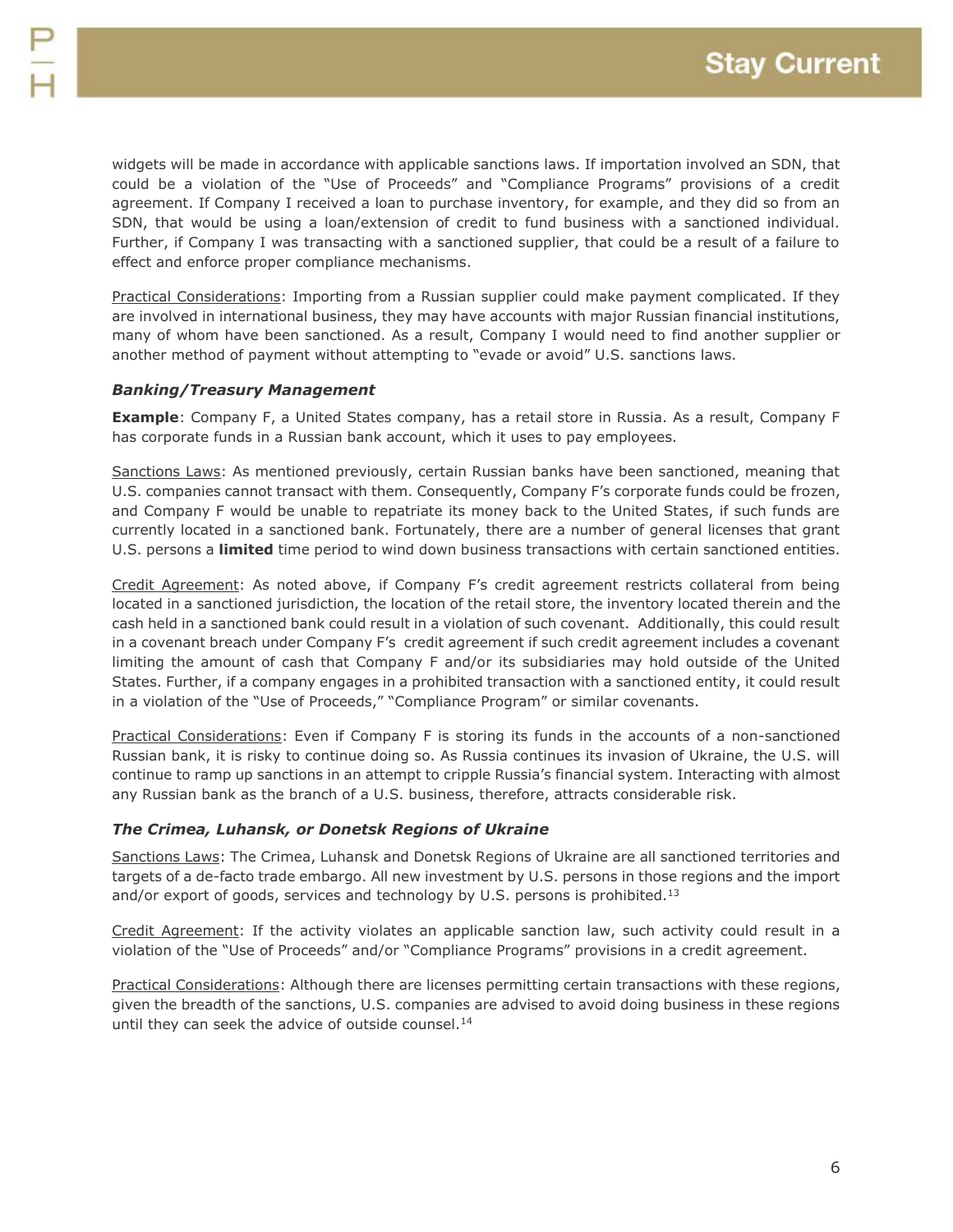### **What other consequences may arise under credit agreements as companies react to newly enacted Sanctions?**

Companies may find themselves making decisions to, among other things, cede operations, sell business units or abandon proposed acquisitions transactions. Such decisions may be a direct consequence of complying with Sanctions legal regimes. In some circumstances, such decisions may be driven by employee desire, investor pressure or other stakeholder considerations. In addition, companies may become subject to additional licensing requirements or other costs in order to maintain business units. Any of these decisions or consequences may have credit agreement implications.

### *EBITDA*

Companies should review their EBITDA definitions to consider what, if any, expenses, losses or other items may impact their net income from actions taken in response to sanctions implementation and compliance. Some of these expenses or losses may be added back to EBITDA or net income. For example, losses from discontinued operations or abandoned acquisitions are often common addbacks to EBITDA. In addition, if companies incur expenses to comply with additional licensing requirements or to source new suppliers or vendors, companies may be permitted to add back such expenses under a non-recurring expense addback. Additionally, net income of any subsidiaries subject to sanctions may be legally restricted from repatriating income into the U.S. and as a result any income from such subsidiaries may be excluded from consolidated net income for purposes of determining EBITDA. Finally, companies may struggle to support an addback for lost revenue or bad debts, generally. So, companies may need to forecast such consequences and consider whether to solicit any consents or amendments to account for such losses.

#### *Dispositions/Sale of Assets and Lien Releases*

If a company has direct or indirect operations in a designated jurisdiction, it may consider selling such operations or ceasing operations and transferring assets to another subsidiary. Nearly all credit agreements will restrict disposition/sales of assets, including among subsidiaries. Companies will need to review what, if any, caps are applicable to making dispositions in any fiscal year. In addition, if the transfer may be to another subsidiary, such transfer may be subject to its own cap as an investment.

In addition, most third parties will require that any assets are transferred free and clear of any liens. Some credit agreements include automatic release provisions in the event such disposition is permitted by the existing terms of credit agreement. However, third parties may still want a letter acknowledging such release, even if automatic. If no automatic release exists, the company may need to solicit the consent of the required lenders (or, in some cases, all lenders) to permit the lien release.

#### *Mandatory Prepayments*

Yet again, nearly all term loan credit agreements will require that asset sale cash proceeds above a certain threshold are applied to prepay the term loans, unless reinvested in specific assets within a certain period of time. Companies should proactively consider whether to solicit a waiver of such mandatory prepayment. A failure to prepay in the required timeframe is typically an immediate Event of Default and payment defaults are generally viewed as serious breaches of credit agreements, even if unintentional.

#### *Business Cessation Events of Default*

Credit agreements may contain an Event of Default on the basis of a business cessation, whether voluntary or required by law. Such events of default are more common in businesses which are location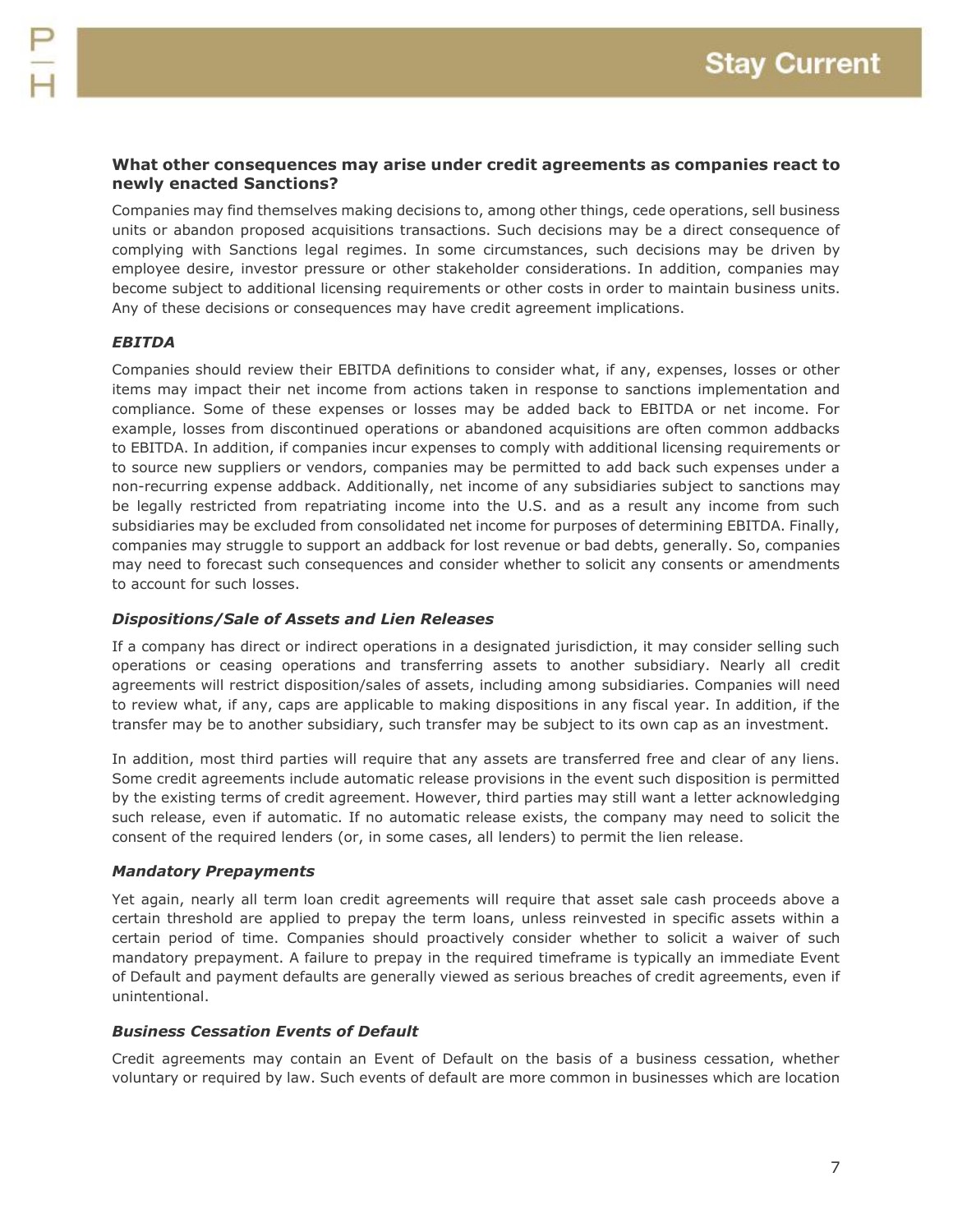based (i.e., healthcare surgery centers, franchise locations, etc.) and may be tied to a reduction in revenue or EBITDA. Franchise business, retailers, healthcare service providers and other "location based" companies, in particular, should review their credit agreements to confirm if such events of default are present before taking voluntary cessation actions.

To the extent clients have any questions regarding compliance with their loan documents or sanctions regimes, clients are encouraged to contact their debt finance and sanctions regulatory team to discuss.

## $\Leftrightarrow$   $\Leftrightarrow$   $\Leftrightarrow$

*If you have any questions concerning these developing issues, please do not hesitate to contact any of the following Paul Hastings lawyers:*

| Chicago                    | <b>Palo Alto</b>               | Washington, D.C.                |
|----------------------------|--------------------------------|---------------------------------|
| Holly E. Snow              | Lindsay R. Sparks              | Lawrence D. Kaplan              |
| 1.312.499.6024             | 1.650.320.1893                 | 1.202.551.1829                  |
| hollysnow@paulhastings.com | lindsaysparks@paulhastings.com | lawrencekaplan@paulhastings.com |
|                            |                                | LK Greenbacker                  |
|                            |                                | 1.202.551.1985                  |
|                            |                                | Ikgreenbacker@paulhastings.com  |
|                            |                                | Samuel H. Pickett               |
|                            |                                | 1.202.551.1944                  |
|                            |                                | samuelpickett@paulhastings.com  |

- <sup>2</sup> For purposes of this representation, see the definition of "Designated Jurisdiction" in footnote 1 above.
- $3$  It is worth noting that there are a number of general licenses that dictate when these sanctions come into effect and what interactions with sanctioned parties are still permitted. For the sake of simplicity, we have not included those here. Please see our prior alert, linked above, or contact outside counsel to understand whether these licenses are required.
- <sup>4</sup> As of March 10, 2022.

 $\overline{a}$ 

- <sup>5</sup> Analysis is subject to change, as the situation in Russia is fluid and rapidly changing.
- <sup>6</sup> It is important to reiterate that under the Russian sanctions, a separately incorporated non-U.S. subsidiary of a U.S. company is *not* considered a U.S. person. For the purposes of this hypothetical, we are assuming that this is a Russian branch of a U.S. company. The analysis would change if this was a foreign incorporated subsidiary of a U.S. company.
- $7$  The list is created by the Department of Treasury's Office of Foreign Assets Control ("OFAC"). Any property that is 50 percent or more owned, directly or indirectly, by one or more SDNs in the aggregate is blocked property. This includes entities; thus, a company owned 50 percent or more by one or more SDNs is also considered sanctioned, regardless of whether the company itself is placed on the SDN List.
- <sup>8</sup> Ramishah Maruf, *American Express becomes the latest credit card company to suspend operations in Russia*, CNN (Mar. 6, 2022), [https://www.cnn.com/europe/live-news/ukraine-russia-putin-news-03-06-](https://www.cnn.com/europe/live-news/ukraine-russia-putin-news-03-06-22/h_e0512c49d922f17cfd6d543eb52a3e3f) [22/h\\_e0512c49d922f17cfd6d543eb52a3e3f.](https://www.cnn.com/europe/live-news/ukraine-russia-putin-news-03-06-22/h_e0512c49d922f17cfd6d543eb52a3e3f)
- <sup>9</sup> Rishi Iyengar, et al., *Here are the companies pulling back from Russia*, CNN (Mar. 7, 2022), <https://www.cnn.com/2022/03/02/business/companies-pulling-back-russia-ukraine-war-intl-hnk/index.html> (listing companies including Apple, Disney, and Ford).

#### Paul Hastings LLP

<sup>1</sup> For purposes of this representation, "Designated Jurisdiction" means any country or territory to the extent that such country or territory is the subject of any countrywide or territory-wide Sanctions (e.g., Crimea, the so-called Donetsk People's Republic and the so-called Luhansk People's Republic regions of Ukraine).

<sup>8</sup> Stay Current is published solely for the interests of friends and clients of Paul Hastings LLP and should in no way be relied upon or construed as legal advice. The views expressed in this publication reflect those of the authors and not necessarily the views of Paul Hastings. For specific information on recent developments or particular factual situations, the opinion of legal counsel should be sought. These materials may be considered ATTORNEY ADVERTISING in some jurisdictions. Paul Hastings is a limited liability partnership. Copyright © 2022 Paul Hastings LLP.